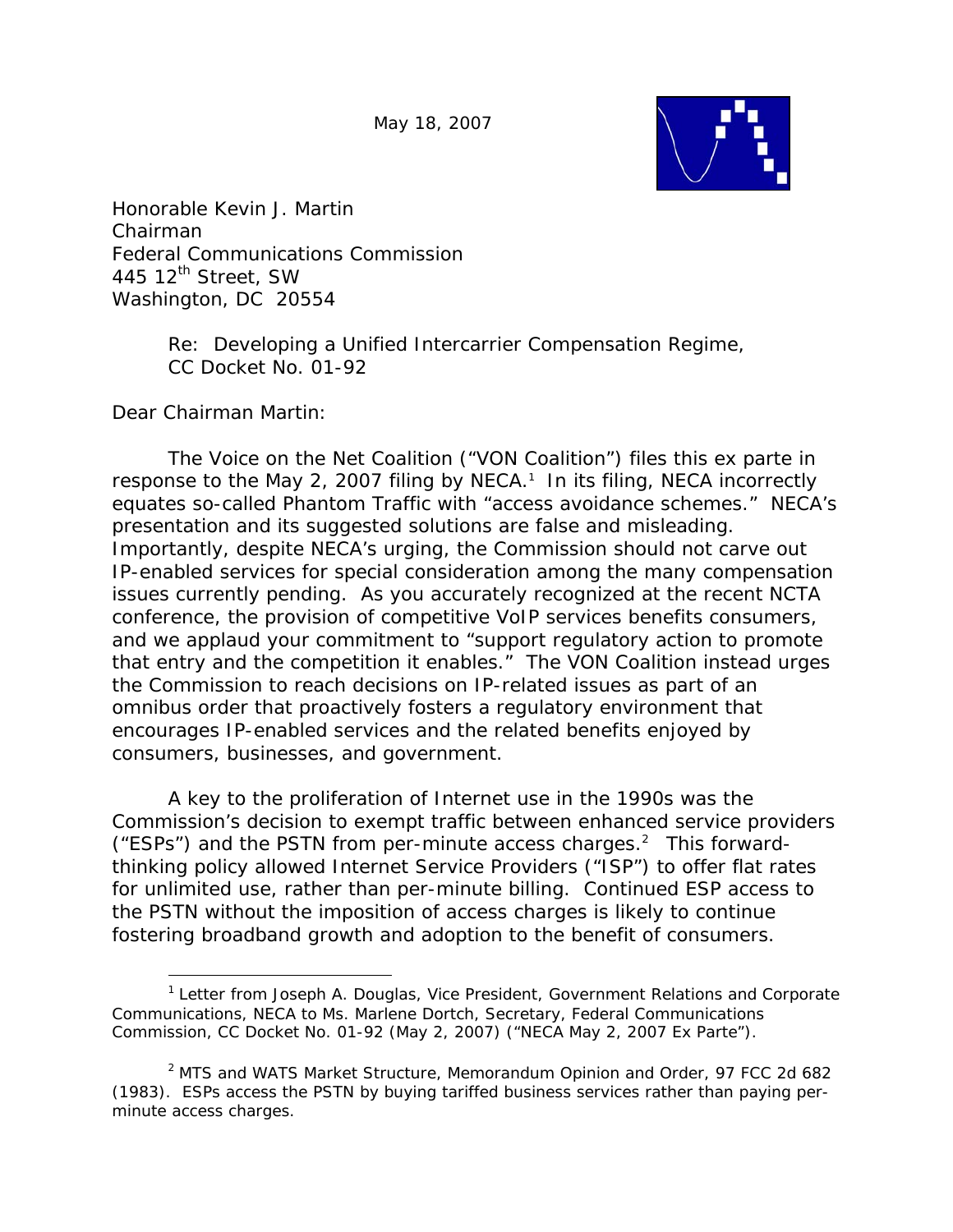Despite this success story, NECA would have the Commission impose economically irrational per-minute fees designed for the legacy PSTN on innovative Voice over IP ("VoIP") providers and their customers. Adopting NECA's proposals or moving forward on any other piecemeal changes to the compensation regime, including the Missoula supporters phantom traffic proposal, in whole or in part, would fundamentally alter the economic relationship between information and telecommunications service providers. Such a drastic change would result in artificially higher prices for consumers and would negatively impact broadband deployment overall.

The VON Coalition is concerned that the Commission's comprehensive intercarrier compensation reform efforts will be delayed and ultimately may fail if the Commission adopts piece-part decisions that negatively and disproportionately affect one segment of the industry without appropriate consideration of the impact on all industry segments, consumers, and the Commission's overall policy objectives.3 As expressed quite clearly in the ex parte filing made by multiple members of the industry despite NECA's filing, there is no industry consensus regarding the phantom traffic issue and no cost – benefit analysis of the various proposed "solutions." Moreover, a piecemeal approach might temporarily appease some, but it would negatively affect many others, including consumers. Such a result would serve to exacerbate problems created by the current uneconomic compensation structure. Even more, premature action on any IP-enabled services issues could unnecessarily prejudice the outcome of the *IP-Enabled Services, Intercarrier Compensation,* and the *Universal Service* proceedings.

The VON Coalition agrees with NECA that the decline in billable minutes reflects service substitution by customers, and that such substitution represents "fair economic competition and introduction of new, beneficial technology."4 The Coalition disagrees, however, with NECA's leap from the facts to the un-provable assumption that an unanticipated decline in billable minutes must be due to some sort of "access avoidance technique" that requires "immediate FCC action." NECA's conclusion is baseless and its recommended FCC action is unwarranted. If the FCC were

 $\overline{a}$ 

 $3$  The Commission has taken a strong view against piecemeal decisions that might "stymie comprehensive reform." For example, when rejecting an SBC forbearance petition, the Commission was concerned that "such relief would . . . require us to prejudge important issues pending in broader rulemakings and otherwise distort the Commission's deliberative process." *Petition of SBC Communications Inc. for Forbearance from the Application of Title II Common Carrier Regulation to IP Platform Services*, WC Docket No. 04-29, Memorandum Opinion and Order, 20 FCC Rcd 9361 (2005).

<sup>4</sup> NECA, May 2, 2007 *Ex Parte* at 4.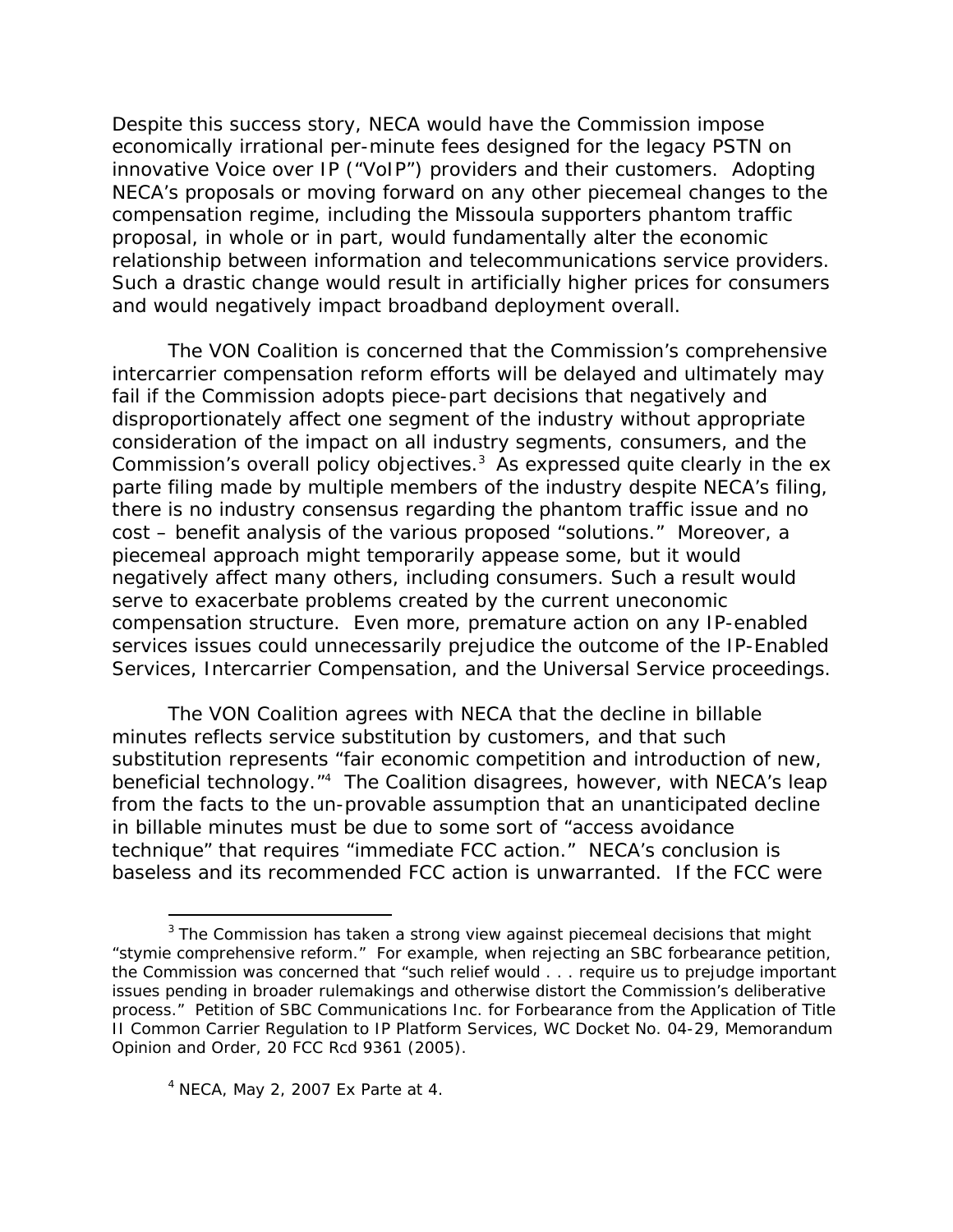to follow NECA's recommendation and provide a revenue savings bailout for billable minutes lost to competitive services then the FCC would need to look beyond VoIP, which, despite tremendous growth, still represents only a small part of displaced voice minutes. Contrary to what NECA would have the Commission believe, consumer use of other IP technologies such as instant messaging and e-mail is causing a greater reduction in billable voice minutes than VoIP substitution. Just as access charges should not apply to e-mail or instant messaging simply because use of these services reduces the number of billable access minutes that NECA companies collect, the Commission should not apply access charges to VoIP simply because consumers are adopting these new and exciting technologies as more robust ways to communicate.

Moreover, the NECA's filing does not adequately assess implementation costs or customer impacting problems that would result from their proposal.The filing fails to recognize the technological changes that may be responsible for the difficulties NECA seeks to address. In the case of VoIP, technological advancements have made the compensation system, which is fundamentally tied to the North American Numbering Plan ("NANP"), increasingly obsolete.5 The Commission should not force IPservice providers to invest in new technology by attempting to shoehorn VoIP into the outdated access charge regime. To do so will have the effect of imposing extraordinary costs on new technologies and the consumers who would otherwise benefit from them.

Instead, the Commission should support continued investment in IPenabled networks, applications, and services by focusing on overall, complete reform.When considering intercarrier compensation reform, the Commission should pay particular attention to the significant value to consumers and the economy added by IP-enabled networks. In contrast to POTS, IP voice is an application just like e-mail, streaming audio, streaming video, and web browsing. IP voice can be combined with other IP-based applications over IP-enabled networks, increasing the reliability and robustness of IP applications and services that ride over these nextgeneration networks. The benefits of IP-enabled services include cost savings for consumers, reduced operational costs for providers, advanced features unavailable with traditional circuit-switched telephony, increased competition, increased infrastructure investment, accelerated broadband deployment, improvements in emergency services, lower cost

-

<sup>&</sup>lt;sup>5</sup> For example, calls originating in IP format are not necessarily associated with a NANP number and, oftentimes, even VoIP calls associated with NANP numbers do not have the geographic relevance they once did. These circumstances lead can lead to terminating provider claims that it is not receiving signaling parameters sufficient to impose access charges.